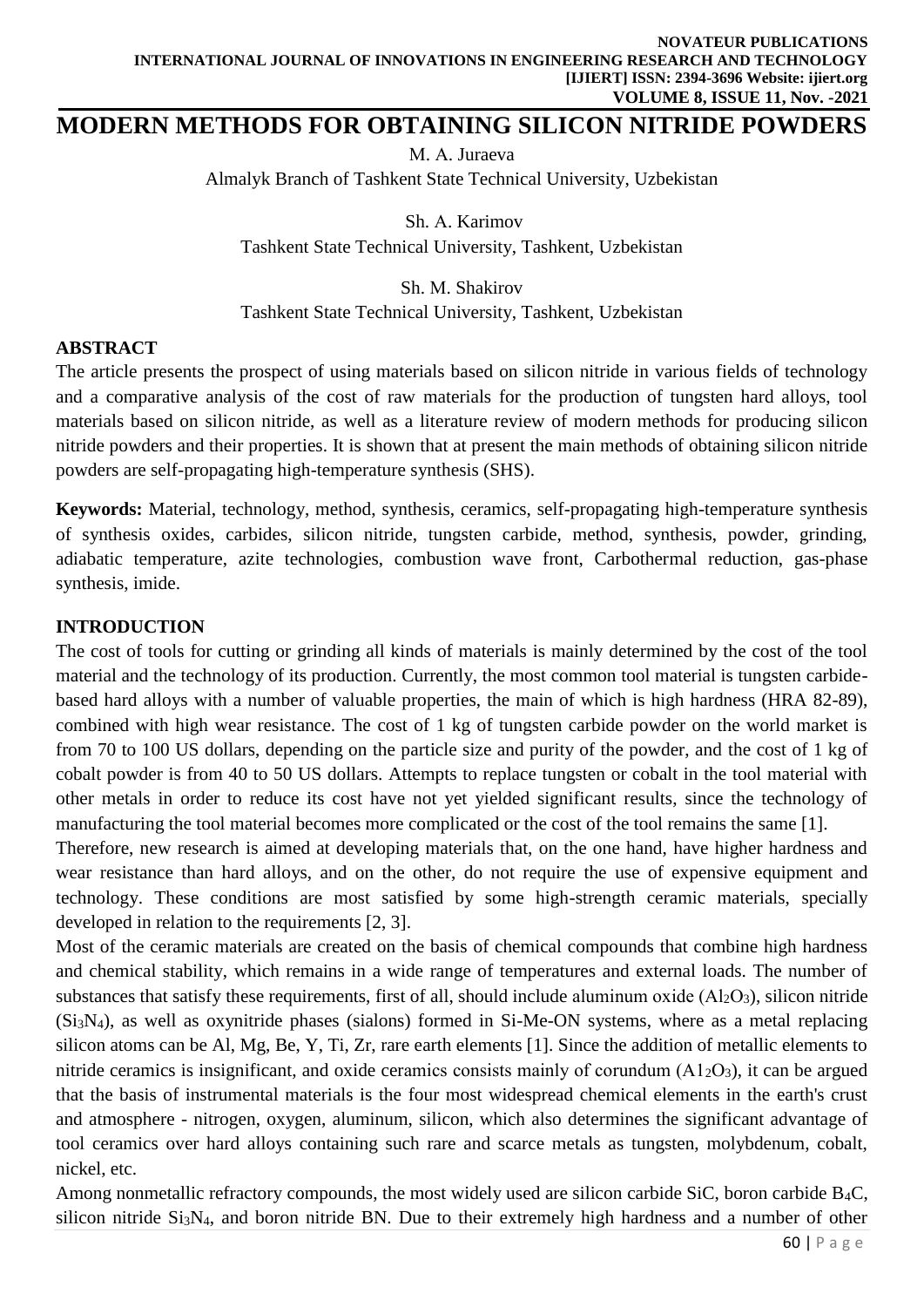specific properties, these compounds are now widely used, primarily in the tool and manufacturing industries, and are also part of wear-resistant and chemically resistant materials.

At the end of the 20th century, silicon nitride took the leading place among the nonmetallic refractory compounds listed above in terms of the number of publications, seminars, conferences. For example, in the fall of 1993, when a symposium on silicon ceramics was held in Tokyo in September, the conference "Silicon Nitride 93" was held in October in Stuttgart, and in November the Hawaiian Islands hosted a symposium on structural silicon ceramics. And this is after the representative symposia of the Society for Materials Research and the Ceramic Society, devoted to the scientific and technological aspects of silicon nitride materials, were held in the United States in December 1992 and April 1993.

### **METHODS OF OBTAINING POWDER SI3N<sup>4</sup>**

Powders Si3N<sup>4</sup> is obtained by methods: direct synthesis in various versions, carbothermal reduction, gas phase reactions of synthesis and decomposition, as well as mechanical grinding as an additional type of processing. The main methods of synthesis of silicon nitride powders in recent years have been supplemented, perhaps, only by mechanical synthesis, which has become widespread in the synthesis of powders of many refractory compounds and intermetallides [4-6].

It is shown in the work that the use of ammonia in grinding silicon is much more efficient than nitrogen. The hydrogen formed during the dissociation of ammonia binds oxygen impurities in the atmosphere and reduces the likelihood of the formation of an oxynitride film on the surface of the particles, which prevents the nitriding of silicon. Intensive grinding of silicon in ammonia for 150 h, followed by vacuum annealing at 800 ° C ( $\tau$  = 8 h) leads to the formation of  $\alpha$ - Si<sub>3</sub>N<sub>4</sub>, containing, however, 14.22 at.% Oxygen, 1.28 at .% iron and 1.99 at.% titanium.

The kinetics of the interaction of silicon with nitrogen is significantly influenced by the degree of defectiveness of the initial powders, which is confirmed by the methods of X-ray diffraction analysis, EPR and IR spectroscopy in the study of silicon grinding. [7] The mechanism of the reaction of silicon with nitrogen was analyzed in detail earlier in [8, 9].

In recent years, the features of the interaction of silicon with nitrogen have been intensively studied in relation to the processes of self-propagating high-temperature synthesis (SHS) [10, 11]. In fig. 1 shows the change in the calculated adiabatic combustion temperature of silicon and the degree of reaction depending on the nitrogen pressure. It also shows the effect of the degree of dilution of the initial silicon with silicon nitride, which affects the decrease in the nitrogen pressure and combustion temperature. The authors of [11] distinguish three reaction zones: in the first (I) combustion is limited by nitrogen filtration, in the second (II), the reaction is controlled by high-temperature dissociation of silicon nitride, and, finally, in the third zone (III), combustion is limited by reaction kinetics. In this zone, at the front of the combustion wave, there is a complete transformation of silicon into nitride  $(n \cdot \epsilon = 1)$ .



Fig 1. Influence of nitrogen pressure on the adiabatic combustion temperature and the degree of silicon reaction  $(n *):$  a - Si; b - Si: Si3N4 = 50:50. The calculations were performed for a porosity of 65%.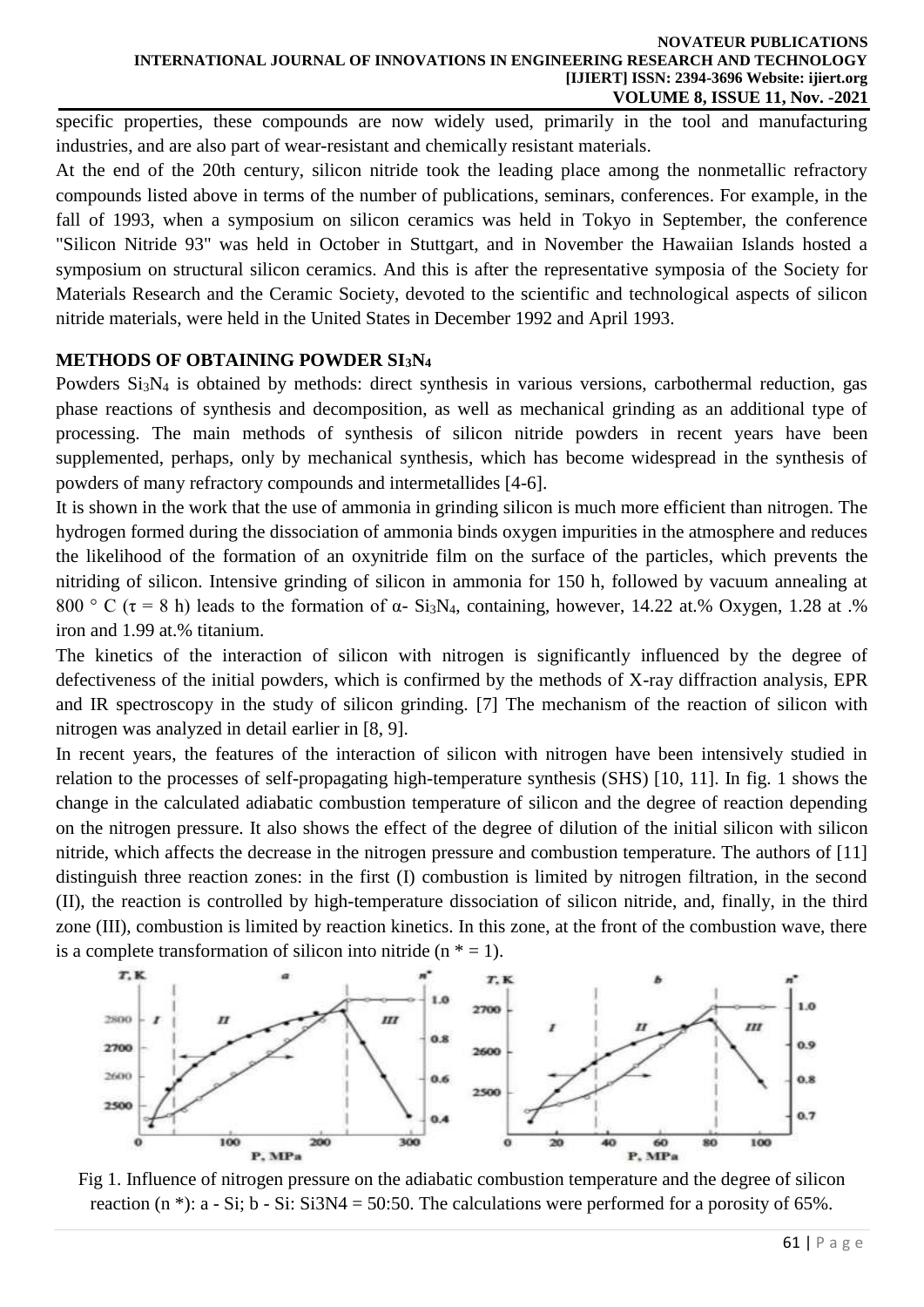In fig. 2 shows one of the thermo grams obtained during the combustion of a mixture of Si (50 wt%) + Si<sub>3</sub>N<sub>4</sub> (50 wt%) in nitrogen under a pressure of 50 MPa. The maximum combustion temperature  $(2.500K)$ recorded in these experiments differs by about 100 - 150 K. from the calculated values.



Fig 2 Typical thermo gram of combustion of a Si:  $Si<sub>3</sub>N<sub>4</sub> = 50:50$  mixture in nitrogen under a pressure of 50 MPa (porosity 65%) [11]

One of the advantages of silicon nitride powders obtained by the SHS method is their relatively low oxygen content (0.4 - 0.6%) [12]. This is achieved through the use of pure raw materials. Ordinary powders obtained by the SHS method are characterized by a significantly higher content of impurities (for example, the amount of oxygen in them is 1.5 - 2%); works [13-15] are devoted to the study of their technological and other properties.

The good economic performance of the SHS method in comparison with conventional silicon nitriding is reported in [16]. According to these estimates, with an annual output of 50 tons, the cost of 1 kg of  $Si<sub>3</sub>N<sub>4</sub>$ powder obtained by the SHS method is  $\sim$  US \$ 28, and that obtained in the usual way is  $\sim$  US \$ 33.7, respectively. It is characteristic that the bulk of the costs in both cases fall on an extremely uneconomical grinding operation.

Carbothermal reduction of silicon oxide in a nitrogen atmosphere has long attracted the attention of researchers as a method that makes it possible to use not scarce raw materials, including waste (for example, rice hulls [17]). The powders obtained in this way do not differ, however, in high purity and require additional grinding. The purity can be increased by chemical cleaning by etching in acids [18]. A detailed study of the mechanism of  $Si_3N_4$  formation under conditions of carbothermal synthesis (T = 1400-1550 °C,  $PN = 0.1 h - 6 MPa$ , depending on the properties of soot and silica, was undertaken in [19].

It is shown, in particular, that in the range of nitrogen pressures of 2 - 6 MPa, the evaporation of silicon monoxide and the formation of nonequilibrium phases can be significantly reduced, while the content of carbon and oxygen in the reaction products is controllable. Peculiarities of carbothermal reduction of silica in nitrogen were also considered in several reports at the Stuttgart conference in 1993 [20]. It was reported, for example, that the well-known American company "Dow Chemical Company" has developed a technology for carbothermal synthesis of Si3N4, which provides a submicron powder with a high content of the  $\alpha$ -phase (> 95%) and a relatively low content of oxygen (2 - 2.5%) and carbon (0, 3 - 0.5%) [21]. The low cost of this powder and its acceptable technological characteristics are emphasized.

The method of gas-phase synthesis mainly produces ultrafine silicon nitride (UFP) powders less than 100 nm in size (mainly d <20 nm) [6]. The reactions between the vapors of silicon tetrachloride (or silane) and their derivatives with ammonia, carried out under conditions of plasma-chemical, laser, or conventional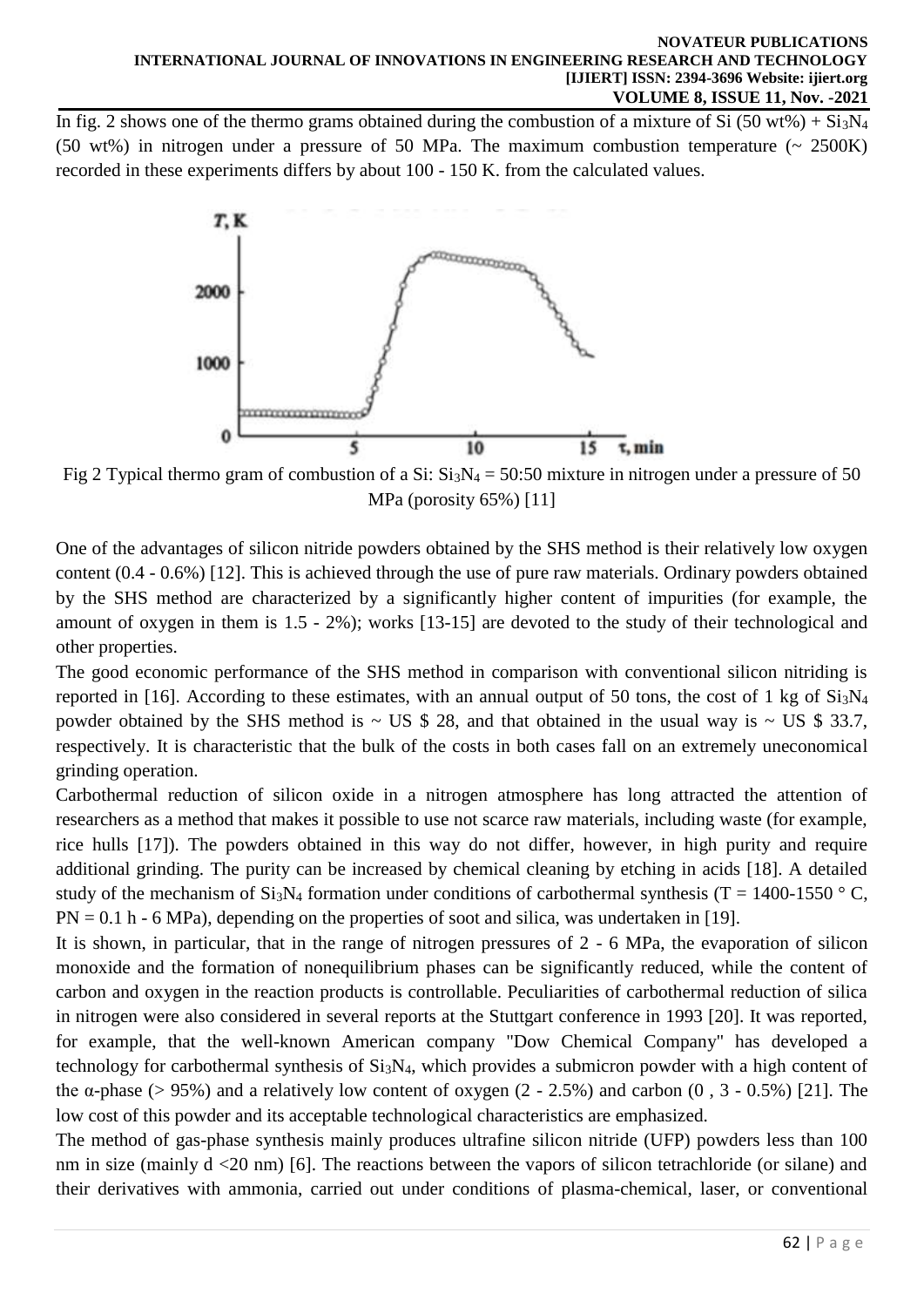#### **NOVATEUR PUBLICATIONS INTERNATIONAL JOURNAL OF INNOVATIONS IN ENGINEERING RESEARCH AND TECHNOLOGY [IJIERT] ISSN: 2394-3696 Website: ijiert.org VOLUME 8, ISSUE 11, Nov. -2021**

thermal heating, have been the subject of study by many researchers [22]. To the cited works, one should also add works devoted to the preparation of carbonitride powders [23].

Gas-phase synthesis under appropriate conditions, providing homogeneous nucleation, to the greatest extent guarantees the production of silicon nitride UFP. As emphasized in the review [18], the use of silicon tetrachloride and silane as starting components has certain features. On the one hand, the economical use of SiCl<sup>4</sup> is complicated by the need to take measures to remove corrosive by-products (NH4Cl). On the other hand, a very scarce silane, which also requires appropriate handling precautions, ensures the production of high quality powders. Nonetheless, silicon tetrachloride has become widespread in the industrial synthesis of silicon imide Si(NH)<sub>2</sub>. The latter decomposes at  $\sim 1000$  ° C with the formation of amorphous Si<sub>3</sub>N<sub>4</sub>, which, in turn, is annealed for crystallization at  $1500 \degree$  C [24].

From the scientific results of the study of gas-phase reactions, it is possible to note the identification of features of laser synthesis of silicon nitride in the form of non-agglomerated UFPs [25], as well as calculations of thermodynamic equilibrium in the Si - H - Cl - N system in the temperature range 800 - 2600 K with the participation of SiH, SiCl, their numerous derivatives and imide [26]. The conditions of pyrolysis in various media (argon, oxygen, nitrogen, helium) of organosilicon polymers with cross-links have also been analyzed in detail [27, 28]. The use of NMR and IR spectroscopy methods helped to identify the formation of various intermediates in these experiments.

Recently, the number of works on the use of gas-phase reactions in the conditions of flow-through thermal reactors has been growing. Thus, the thermal dissociation of hexamethyldisilazane Me<sub>3</sub>SiNHSiMe<sub>3</sub>, supplied in a helium carrier gas flow (rate 8.55 10-3 mol  $\cdot$  min<sup>-1</sup>, silazane concentration - 16.5 mol.%) is described; some characteristics of the thus obtained UFP of silicon nitride are given in table [22].

| <u>twere in influence of the whole elution temperature on the properties of whitehine possesses</u> |                               |                 |                     |                     |             |      |      |
|-----------------------------------------------------------------------------------------------------|-------------------------------|-----------------|---------------------|---------------------|-------------|------|------|
| $T, {}^{\circ}C$                                                                                    | $\gamma$ , g.cm <sup>-3</sup> | $S, m^2.g^{-1}$ | Particle size d, nm |                     | composition |      |      |
|                                                                                                     |                               |                 | According<br>to BET | According<br>to TEM | X           |      | z    |
| 1100                                                                                                | 2,614                         | 568             | 4                   | 10                  | 1,26        | 0,35 | 0,61 |
| 1200                                                                                                | 2,737                         | 555             | 4                   | 10                  | 1,35        | 0,40 | 0,47 |
| 1300                                                                                                | 2,781                         | 360             | 6                   | 8                   | 1,45        | 0,48 | 0,29 |
| 1400                                                                                                | 2,783                         | 272             | 8                   | 6                   | 1,51        | 0.49 | 0,28 |
| Note, $\gamma$ - pycnometric density; S - specific surface.                                         |                               |                 |                     |                     |             |      |      |

Table 1. Influence of the dissociation temperature on the properties of ultrafine powder SiCxNyOz

The powders have low density values  $($   $\sim$  15% lower than that of silicon nitride and silicon carbide) and good agreement of the particle size according to the data of specific surface area measurements by the BET method and transmission electron microscopy (TEM). The oxygen content is, however, quite high. The resulting powders were then subjected to annealing. Annealing in argon led to crystallization of cubic (β-SiC (T = 1300 ° C), and annealing in an NH<sub>3</sub>: H = 1: 1 mixture was accompanied by crystallization of  $\alpha$ -Si3N4  $(1400 °C)$ .

The residence time of the precursor-gas mixture at high temperatures in a reactor with a diameter of 25.4 mm and a length of  $\sim$  200 mm was less than 0.1 s. The degree of conversion in the temperature range from 1100 to 1400 ° C increased from 30 to 51%. Within 30 min, it was possible to precipitate  $\sim$  2 g of powder on a rotating drum cooled with liquid nitrogen. It is noted that to obtain non-agglomerated UFPs, a low concentration of the precursor in the carrier gas is required (which minimizes the probability of cluster coalescence under the condition of a short process duration), a rapid expansion of the gas flow at the exit from the thermal zone into an environment with a low inert gas pressure (102 -  $5 \cdot 103$  Pa) and rapid cooling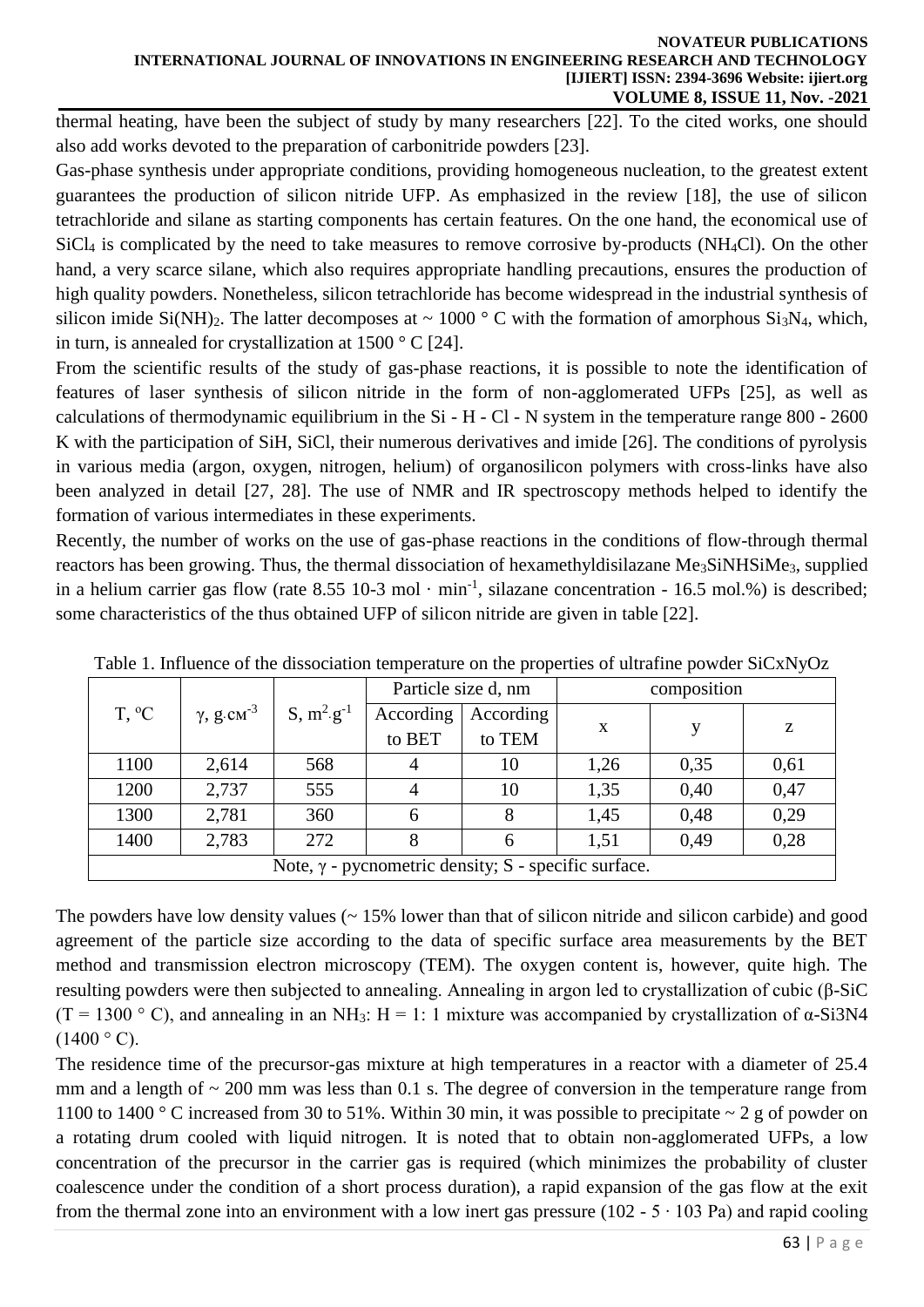of the particles. Such installations are also equipped with special devices for collecting powder and its consolidation in situ at high pressures without contact with the environment.

### **CONCLUSION**

Currently, the main methods for the synthesis of silicon nitride are self-propagating high-temperature synthesis (SHS). The SHS method is characterized by low energy consumption, high productivity, and simplicity of hardware design. There is a known method for producing  $\alpha$  - Si3N4, including preparing a mixture consisting of silicon powder, an alkali or alkaline earth metal azide and a substance that increases the yield of the  $\alpha$ -phase and increases the specific surface area of the final product (amorphous or crystalline silicon oxide) taken in a stoichiometric ratio of components, its ignition in a nitrogen atmosphere under pressure.

The disadvantage of the SHS azide technology is that sodium azide is highly toxic and more expensive than gaseous nitrogen. In addition, the use of halide salts in the initial mixture involves the use of an additional stage – purification of the product from sodium halide salts.

## **REFERENCES**

- 1) Keramicheskie instrumentalnye materialy [Ceramic tool materials]. G. G. Gnesin, I. I. Osipov, G. D. Rotal I dr.; Pod red. d-ra tehn. nauk G. G. Gnesina. – K. : Tehnika, 1991. - 388 s.
- 2) Shakirov SH. M., Ismailov H. A., Yusupov J. I. Kompozicionnyi material na osnove silicirovannogo grafita// Kompozicionnye materialy [Composite material based on siliconized graphite // Composite materials], 2013. No1. – S. 38-39.
- 3) Shakirov SH. M., Umirov U. Poroshok nitrida kremniya dlya izgotovleniya tiglei [Silicon nitride powder for crucible making]// Materialy V mejdunarodnoi studencheskoi nauchno-prakticheskoi konferencii na temu «Tehnika i tehnologiya materialovedeniya», – Omsk. 2016. –S. 416-420.
- 4) Mehanohimicheskii sintez v neorganicheskoi himii [Mechanochemical synthesis in inorganic chemistry:]: sb. nauch. tr. / pod red. E. G. Avvakumova. - Novosibirsk: Nauka, 1991. - S. 5-32.
- 5) Mechanical Alloying. (Ed. P. H. Shingu). Trans. Tech. Publ., Aedermannsdorf, 1992.
- 6) P. A. Andrievskii. Poluchenie i svoistva nanokristallicheskih tugoplavkih soedinenii [Preparation and properties of nanocrystalline refractory compounds]// Uspehi himii, 1994. No5. – S. 431-448.
- 7) T. S. Bartnickaya, M. V. Vlasova, V. B. Zelyavskii, N. G. Kakazei, A. V. Kurdyumov, L. L. Suhih, V. I. CHistyakov. Polucheniya nitridov// Poroshkovaya metallurgiya [Obtaining nitrides // Powder metallurgy], 1993. No1. – S. 11-16.
- 8) G. V. Samsonov, O. P. Kulik, B. C. Polischuk. Poluchenie i metody analiza nitridov [Obtaining and methods of analysis of nitrides]. Naukova dumka, Kiev, 1978. – 320 s.
- 9) G. Ziegler, J. Henrich, G. Wotting. J. Mater. Sci22, 3041 (1987)
- 10) A. S. Mukasyan, V. M. Martynenko, A. G. Merjanov, I. P. Borovinskaya, M. YU. Blinov. O mehanizmei zakonomernostyah goreniya kremniya v azote// Fizika goreniya i vzryva [On the mechanism and regularities of silicon combustion in nitrogen // Physics of Combustion and Explosion], 1986 No5. – S.43-49.
- 11) M. Skibska, A. Szulc, A. S. Mukasyan, V. A. Shugaev, A. A. Shiryaev. Int. J. Self-Propag. High-Temp. Synth., 2, 247 (1993).
- 12) A. G. Merzhanov. Int. J. Self-Propag. High-Temp. Syntli. 2. 113 (1993)
- 13) S. Y. Sharivker, I. P. Borovinskaya, G. A. Vishnyakova, Y. N. Barinov, A. S. Mukasyan, A. M. Knyazik. Morfologicheskie i tehnologicheskie harakteristiki poroshka nitrida kremniya, poluchennogo metodom Samorasprostranyayuschegosya vysokotemperaturnogo sinteza// Poroshkovaya metallurgiya